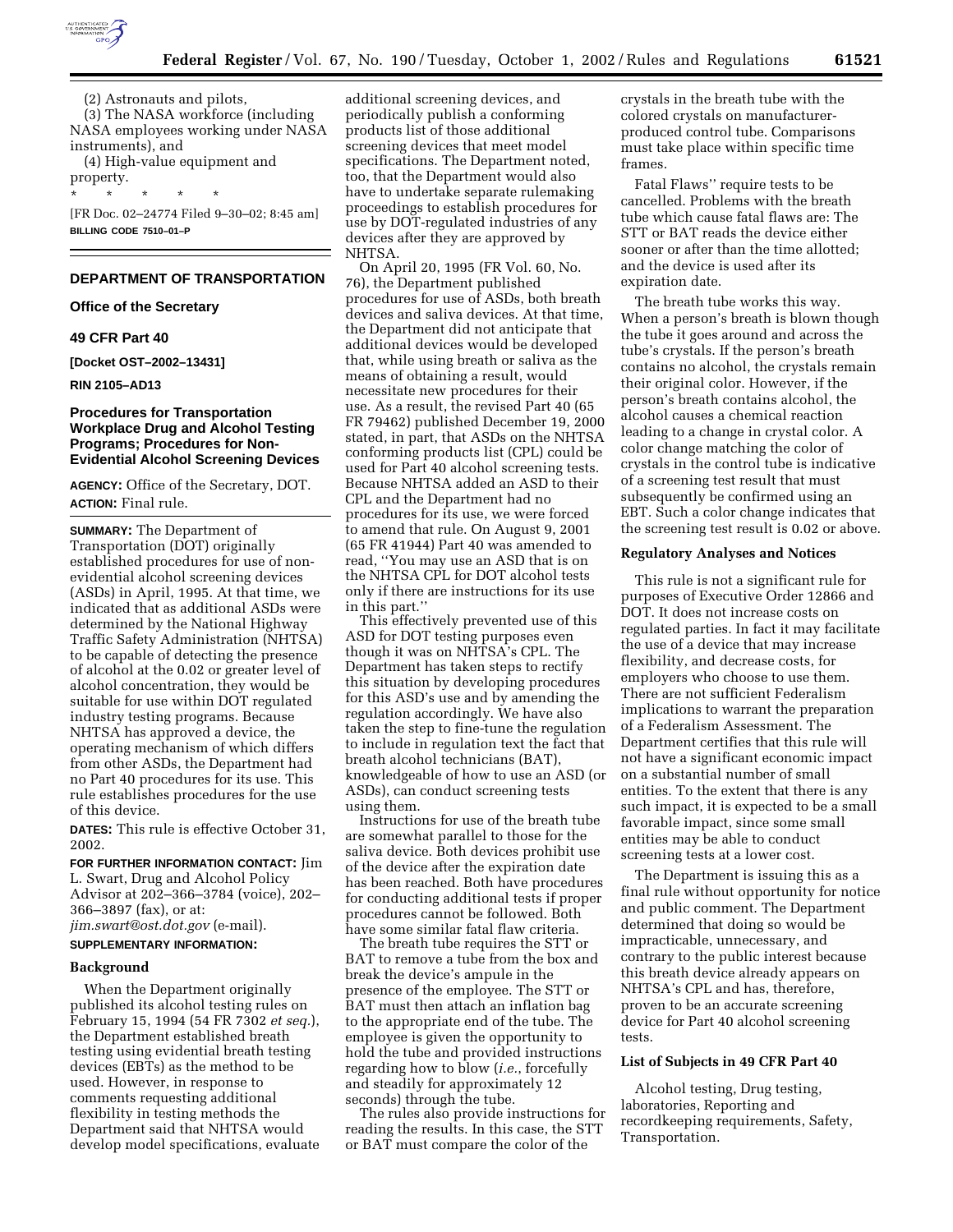Issued this 20th day of September at Washington, DC.

#### **Norman Y. Mineta,**

*Secretary of Transportation.*

For reasons set forth in the preamble, the Department of Transportation amends Part 40 of Title 49, Code of Federal Regulations, as follows:

# **PART 40—PROCEDURES FOR TRANSPORTATION WORKPLACE DRUG AND ALCOHOL TESTING PROGRAMS**

1. The authority citation for 49 CFR part 40 continues to read as follows:

**Authority:** 49 U.S.C. 102, 301, 322, 5331, 20140, 31306, and 45101 *et seq.*

2. Revised § 40.245 to read as follows:

#### **§ 40.245 What is the procedure for an alcohol screening test using a saliva ASD or a breath tube ASD?**

(a) As the STT or BAT, you must take the following steps when using the saliva ASD:

(1) Check the expiration date on the device or on the package containing the device and show it to the employee. You may not use the device after its expiration date.

(2) Open an individually wrapped or sealed package containing the device in the presence of the employee.

(3) Offer the employee the opportunity to use the device. If the employee uses it, you must instruct the employee to insert it into his or her mouth and use it in a manner described by the device's manufacturer.

(4) If the employee chooses not to use the device, or in all cases in which a new test is necessary because the device did not activate (see paragraph (a)(7) of this section), you must insert the device into the employee's mouth and gather saliva in the manner described by the device's manufacturer. You must wear single-use examination or similar gloves while doing so and change them following each test.

(5) When the device is removed from the employee's mouth, you must follow the manufacturer's instructions regarding necessary next steps in ensuring that the device has activated.

(6)(i) If you were unable to successfully follow the procedures of paragraphs (a)(3) through (a)(5) of this section (*e.g.*, the device breaks, you drop the device on the floor), you must discard the device and conduct a new test using a new device.

(ii) The new device you use must be one that has been under your control or that of the employee before the test.

(iii) You must note on the ''Remarks'' line of the ATF the reason for the new test. (Note: You may continue using the same ATF with which you began the test.)

(iv) You must offer the employee the choice of using the device or having you use it unless the employee, in the opinion of the STT or BAT, was responsible (*e.g.*, the employee dropped the device) for the new test needing to be conducted.

(v) If you are unable to successfully follow the procedures of paragraphs (a)(3) through (a)(5) of this section on the new test, you must end the collection and put an explanation on the ''Remarks'' line of the ATF.

(vi) You must then direct the employee to take a new test immediately, using an EBT for the screening test.

(7) If you are able to successfully follow the procedures of paragraphs  $(a)(3)$ — $(a)(\overline{5})$  of this section, but the device does not activate, you must discard the device and conduct a new test, in the same manner as provided in paragraph (a)(6) of this section. In this case, you must place the device into the employee's mouth to collect saliva for the new test.

(8) You must read the result displayed on the device no sooner than the device's manufacturer instructs. In all cases the result displayed must be read within 15 minutes of the test. You must then show the device and it's reading to the employee and enter the result on the ATF.

(9) You must never re-use devices, swabs, gloves or other materials used in saliva testing.

(10) You must note the fact that you used a saliva ASD in Step 3 of the ATF.

(b) As the STT or BAT, you must take the following steps when using the breath tube ASD:

(1) Check the expiration date on the device or on the package containing the device and show it to the employee. You must not use the device after its expiration date.

(2) Remove a device from the package and break the tube's ampule in the presence of the employee.

(3) Secure an inflation bag onto the appropriate end of the device, as directed by the manufacturer on the device's instructions.

(4) Offer the employee the opportunity to use the device. If the employee chooses to use (*e.g.* hold) the device, instruct the employee to blow forcefully and steadily into the blowing end of device until the inflation bag fills with air (approximately 12 seconds).

(5) If the employee chooses not to hold the device, you must hold it and provide the use instructions in paragraph (b)(4) of this section.

(6) When the employee completes the breath process, take the device from the employee (or if you were holding it, remove it from the employee's mouth); remove the inflation bag; and either hold the device or place it on a clean flat surface while waiting for the reading to appear.

 $(7)(i)$  If you were unable to successfully follow the procedures of paragraphs (b)(4) through (b)(6) of this section (*e.g.*, the device breaks apart, the employee did not fill the inflation bag), you must discard the device and conduct a new test using a new one.

(ii) The new device you use must be one that has been under your control or that of the employer before the test.

(iii) You must note on the ''Remarks'' line of the ATF the reason for the new test. (Note: You may continue using the same ATF with which you began the test.)

(iv) You must offer the employee the choice of holding the device or having you hold it unless the employee, in the your opinion, was responsible (*e.g.*, the employee failed to fill the inflation bag) for the new test needing to be conducted.

(v) If you are unable to successfully follow the procedures of paragraphs (b)(4) through (b)(6) of this section on the new test, you must end the collection and put an explanation on the ''Remarks'' line of the ATF.

(vi) You must then direct the employee to take a new test immediately, using another type of ASD (*e.g.*, saliva device) or an EBT.

(8) If you were able to successfully follow the procedures of paragraphs (b)(4) through (b)(6) of this section, you must compare the color of the crystals in the device with the colored crystals on the manufacturer-produced control tube no sooner than the manufacturer instructs. In all cases color comparisons must take place within 15 minutes of the test.

(9) You must follow the manufacturer's instructions for determining the result of the test. You must then show both the device and the control tube side-by-side to the employee and record the result on the ATF.

(10) You must never re-use devices or gloves used in breath tube testing. The inflation bag must be voided of air following removal from a device. One inflation bag can be used for up to 10 breath tube tests.

(11) You must note the fact that you used a breath tube device in Step 3 of the ATF.

3. Amend § 40.267 by revising the introductory text and paragraph (a) to read as follows: